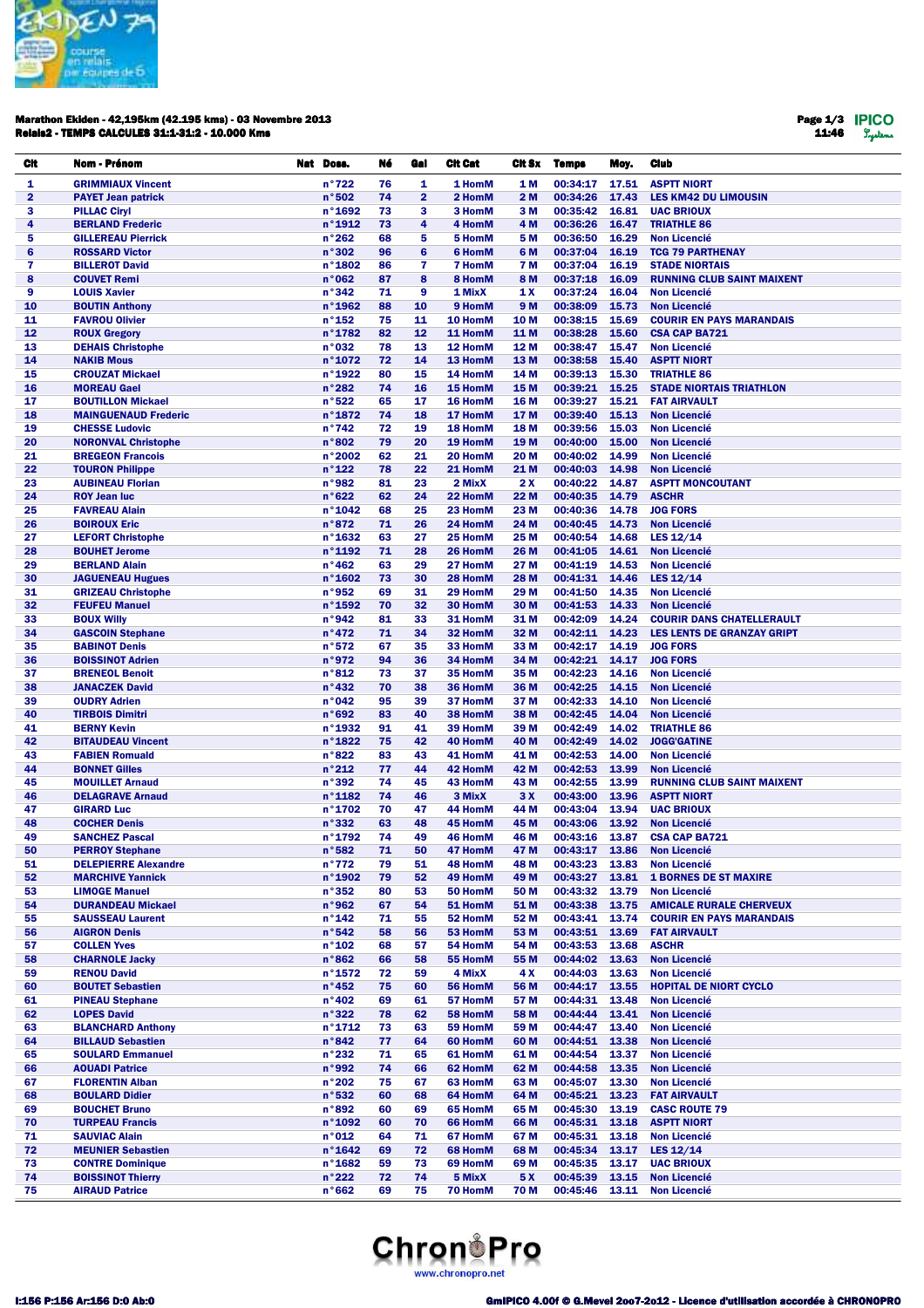

#### Marathon Ekiden - 42,195km (42.195 kms) - 03 Novembre 2013 Relais2 - TEMPS CALCULES 31:1-31:2 - 10.000 Kms

Page 2/3 11:46

| CIt        | Nom - Prénom                                               | Nat Doss.                           | Né       | Gal        | <b>Cit Cat</b>                 | Cit Sx              | <b>Temps</b>         | Moy.           | <b>Club</b>                                               |
|------------|------------------------------------------------------------|-------------------------------------|----------|------------|--------------------------------|---------------------|----------------------|----------------|-----------------------------------------------------------|
| 76         | <b>SIPONDIN Mickael</b>                                    | $n^{\circ}$ 1842                    | 74       | 76         | 71 HomM                        | 71 M                | 00:45:49             | 13.10          | <b>Non Licencié</b>                                       |
| 77         | <b>GARNIER Carole</b>                                      | $n^{\circ}$ 112                     | 71       | 77         | 6 MixX                         | 6 X                 | 00:45:51             | 13.09          | <b>Non Licencié</b>                                       |
| 78         | <b>MOREAU Vincent</b>                                      | n°602                               | 74       | 78         | 72 HomM                        | 72 M                | 00:45:55             | 13.07          | <b>Non Licencié</b>                                       |
| 79         | <b>BARBEREAU Frederique</b>                                | $n^{\circ}$ 1722                    | 67       | 79         | 73 HomM                        | 73 M                | 00:46:01             | 13.04          | <b>SEP FOOTING MOUGON</b>                                 |
| 80         | <b>COMPAGNON Jean pierre</b>                               | $n^{\circ}$ 1812                    | 51       | 80         | 74 HomM                        | 74 M                | 00:46:09             | 13.00          | <b>JOGG'GATINE</b>                                        |
| 81         | <b>TOMPAIN Fabrice</b>                                     | n°1082                              | 73       | 81         | 75 HomM                        | 75 M                | 00:46:14             | 12.98          | <b>Non Licencié</b>                                       |
| 82         | <b>ARNAULT Stephane</b>                                    | $n^{\circ}$ 1612                    | 69       | 82         | 76 HomM                        | 76 M                | 00:46:14             | 12.98          | LES 12/14                                                 |
| 83         | <b>GREGOIRE Francois</b><br><b>PIOT Freddy</b>             | n°612<br>n°292                      | 72<br>90 | 83<br>84   | 77 HomM                        | 77 M<br><b>78 M</b> | 00:46:22<br>00:46:27 | 12.94<br>12.92 | <b>Non Licencié</b><br><b>STADE NIORTAIS TRIATHLON</b>    |
| 84<br>85   | <b>POULTEAU Freddy</b>                                     | $n^{\circ}712$                      | 66       | 85         | 78 HomM<br>79 HomM             | 79 M                | 00:46:29             | 12.91          | <b>Non Licencié</b>                                       |
| 86         | <b>ROSSINI Valentine</b>                                   | $n^{\circ}$ 1672                    | 90       | 86         | 1 FemF                         | 1 F                 | 00:46:49             | 12.82          | <b>UAC BRIOUX</b>                                         |
| 87         | <b>DARMAILLACQ Gregory</b>                                 | n°832                               | 80       | 87         | 80 HomM                        | 80 M                | 00:47:16             | 12.70          | <b>Non Licencié</b>                                       |
| 88         | <b>REJOU-MECHAIN Bertrand</b>                              | n°1992                              | 73       | 88         | 81 HomM                        | 81 M                | 00:47:30             | 12.63          | <b>Non Licencié</b>                                       |
| 89         | <b>GIRAUD Vanessa</b>                                      | $n^{\circ}$ 1652                    | 78       | 89         | 82 HomM                        | 82 M                | 00:47:35             | 12.61          | LES 12/14                                                 |
| 90         | <b>ALLETRU Jean marie</b>                                  | n°022                               | 57       | 90         | 83 HomM                        | 83 M                | 00:47:35             | 12.61          | <b>Non Licencié</b>                                       |
| 91         | <b>DECRON Nicolas</b>                                      | $n^{\circ}762$                      | 77       | 91         | 84 HomM                        | 84 M                | 00:47:46             | 12.56          | <b>Non Licencié</b>                                       |
| 92         | <b>LEVEAU Stephane</b>                                     | n°912                               | 72       | 92         | 85 HomM                        | 85 M                | 00:47:48             | 12.55          | <b>Non Licencié</b>                                       |
| 93<br>94   | <b>BOISSINNOT Maxime</b><br><b>ROY Valerie</b>             | n°922<br>n°072                      | 94<br>67 | 93<br>94   | 86 HomM<br>87 HomM             | 86 M<br>87 M        | 00:47:55<br>00:47:59 | 12.52<br>12.51 | <b>Non Licencié</b><br><b>Non Licencié</b>                |
| 95         | <b>CHARRIER Olivier</b>                                    | n°1982                              | 64       | 95         | 88 HomM                        | 88 M                | 00:48:17             | 12.43          | <b>Non Licencié</b>                                       |
| 96         | <b>VILLERET Veronique</b>                                  | n°932                               | 68       | 96         | 2 FemF                         | 2 F                 | 00:48:20             | 12.41          | <b>COURIR DANS CHATELLERAULT</b>                          |
| 97         | <b>BRUNET Christian</b>                                    | n°362                               | 66       | 97         | 89 HomM                        | 89 M                | 00:48:25             | 12.39          | <b>Non Licencié</b>                                       |
| 98         | <b>MARET Valerie</b>                                       | n°272                               | 67       | 98         | 90 HomM                        | 90 M                | 00:48:40             | 12.33          | <b>STADE NIORTAIS TRIATHLON</b>                           |
| 99         | <b>MERCERON Jacky</b>                                      | n°1892                              | 64       | 99         | 91 HomM                        | 91 M                | 00:48:41             | 12.33          | <b>1 BORNES DE ST MAXIRE</b>                              |
| 100        | <b>DAIGRE Roger</b>                                        | n°082                               | 55       | 100        | 7 MixX                         | <b>7X</b>           | 00:48:47             | 12.30          | <b>ASCHR</b>                                              |
| 101        | <b>PERTOKA Pascal</b>                                      | n°1022                              | 76       | 101        | 8 MixX                         | 8 X                 | 00:48:58             | 12.26          | <b>JOG FORS</b>                                           |
| 102<br>103 | <b>GANDILLON Jean claude</b>                               | n°512<br>$n^{\circ}$ 1732           | 65<br>77 | 102<br>103 | 92 HomM<br>93 HomM             | 92 M<br>93 M        | 00:48:59<br>00:49:05 | 12.25<br>12.23 | <b>Non Licencié</b><br><b>SEP FOOTING MOUGON</b>          |
| 104        | <b>GROUSSEAU Stephane</b><br><b>PAILLAT Jean pierre</b>    | n°682                               | 49       | 104        | 94 HomM                        | 94 M                | 00:49:08             | 12.21          | <b>Non Licencié</b>                                       |
| 105        | <b>LE MEN Loic</b>                                         | n°052                               | 85       | 105        | 95 HomM                        | 95 M                | 00:49:14             | 12.19          | <b>Non Licencié</b>                                       |
| 106        | <b>DEBORDE Olivier</b>                                     | n°1952                              | 67       | 106        | 96 HomM                        | 96 M                | 00:49:21             | 12.16          | <b>CONSEIL GENERAL 79</b>                                 |
| 107        | <b>GUITARD Celine</b>                                      | n°252                               | 74       | 107        | 3 FemF                         | 3 F                 | 00:49:26             | 12.14          | <b>Non Licencié</b>                                       |
| 108        | <b>SOULARD Xavier</b>                                      | n°382                               | 76       | 108        | 97 HomM                        | 97 M                | 00:49:29             | 12.13          | <b>Non Licencié</b>                                       |
| 109        | <b>GARNAULT Claude</b>                                     | n°1742                              | 71       | 109        | 98 HomM                        | 98 M                | 00:49:38             | 12.09          | <b>SEP FOOTING MOUGON</b>                                 |
| 110        | <b>VANSIELEGHEM Gilles</b>                                 | n°1852                              | 69       | 110        | 99 HomM                        | 99 M                | 00:49:43             | 12.07          | <b>SPIRIDON CRECHOIS</b>                                  |
| 111<br>112 | <b>JAVRY Laurence</b><br><b>POTIRON Jmpi</b>               | n°312<br>$n^{\circ}$ 1622           | 83<br>59 | 111<br>112 | 9 MixX<br>100 HomM             | 9 X<br>100 M        | 00:49:49<br>00:49:52 | 12.05<br>12.03 | <b>Non Licencié</b><br>LES $12/14$                        |
| 113        | <b>GIRARD Jamy</b>                                         | n°1062                              | 60       | 113        | 10 MixX                        | 10 <sub>X</sub>     | 00:49:57             | 12.01          | <b>Non Licencié</b>                                       |
| 114        | <b>POUDRET Jacques</b>                                     | n°632                               | 65       | 114        | 101 HomM                       | 101 M               | 00:50:00             | 12.00          | <b>Non Licencié</b>                                       |
| 115        | <b>DELAHAIE Dominique</b>                                  | n°092                               | 59       | 115        | 102 HomM                       | 102 M               | 00:50:05             | 11.98          | <b>ASCHR</b>                                              |
| 116        | <b>LAGARDE Jean philippe</b>                               | $n^{\circ}732$                      | 95       | 116        | 103 HomM                       | 103 M               | 00:50:08             | 11.97          | <b>CLUB DES NAGEURS DE NIORT</b>                          |
| 117        | <b>CAUDAL Thomas</b>                                       | $n^{\circ}$ 1832                    | 90       | 117<br>118 | 104 HomM                       | 104 M               | 00:50:24             | 11.91          | <b>Non Licencié</b>                                       |
| 118<br>119 | <b>BROSSARD Thomas</b><br><b>CHASSEAU Fabrice</b>          | n°1032<br>$n^{\circ}$ 1012          | 78<br>66 | 119        | 105 HomM<br>106 HomM           | 105 M<br>106 M      | 00:50:44<br>00:51:11 | 11.83<br>11.73 | <b>Non Licencié</b><br><b>LA L'EGRAY'S CLUB</b>           |
| 120        | <b>LAINE Julien</b>                                        | n°1772                              | 79       | 120        | 107 HomM                       | 107 M               | 00:51:25             | 11.67          | <b>Non Licencié</b>                                       |
| 121        | <b>PINGUET Alain</b>                                       | $n^{\circ}$ 162                     | 62       | 121        | 108 HomM                       | 108 M               | 00:51:46             | 11.59          | <b>MCAP</b>                                               |
| 122        | <b>PUAUD Michel</b>                                        | $n^{\circ}752$                      | 59       | 122        | 109 HomM                       | 109 M               | 00:51:55             | 11.56          | <b>Non Licencié</b>                                       |
| 123        | <b>LACORTE Jennifer</b>                                    | $n^{\circ}412$                      | 76       | 123        | 11 MixX                        | 11X                 | 00:52:17             | 11.48          | <b>Non Licencié</b>                                       |
| 124        | <b>LHERAULT Alain</b>                                      | $n^{\circ}$ 1052                    | 66       | 124        | 12 MixX                        | 12X                 | 00:52:33 11.42       |                | <b>Non Licencié</b>                                       |
| 125<br>126 | <b>GOUDEAU Remi</b><br><b>BOUTIER Jean andre</b>           | n°1002<br>n°592                     | 97<br>70 | 126        | 125 110 HomM 110 M<br>111 HomM | 111 M               | 00:52:38             | 11.40          | 00:52:36 11.41 Non Licencié<br><b>Non Licencié</b>        |
| 127        | <b>ETIEN Francette</b>                                     | $n^{\circ}$ 182                     | 53       | 127        | 112 HomM                       | 112 M               | 00:52:50             | 11.36          | <b>Non Licencié</b>                                       |
| 128        | <b>JILET Jean pol</b>                                      | $n^{\circ}$ 192                     | 60       | 128        | 113 HomM                       | 113 M               | 00:52:53             | 11.35          | <b>Non Licencié</b>                                       |
| 129        | <b>BRISSET Christophe</b>                                  | n°852                               | 67       | 129        | 114 HomM                       | 114 M               | 00:53:17             | 11.26          | <b>Non Licencié</b>                                       |
| 130        | <b>L'HERMITE Patrick</b>                                   | n°882                               | 53       | 130        | 115 HomM                       | 115 M               | 00:53:24             | 11.24          | <b>CASC ROUTE 79</b>                                      |
| 131        | <b>TALON Thierry</b>                                       | n°702                               | 68       | 131        | 116 HomM                       | 116 M               | 00:54:00             | 11.11          | <b>ASPTT NIORT</b>                                        |
| 132        | <b>PINTAUD Nadege</b>                                      | $n^{\circ}422$                      | 77       | 132        | 117 HomM                       | 117 M               | 00:54:11             | 11.07          | <b>AMICALE RURALE CHERVEUX</b><br><b>HOPITAL DE NIORT</b> |
| 133<br>134 | <b>PINEAU Christian</b><br><b>VANDER HAUWAERT Sandrine</b> | $n^{\circ}442$<br>n°672             | 59<br>64 | 133<br>134 | 118 HomM<br>119 HomM           | 118 M<br>119 M      | 00:54:26<br>00:54:29 | 11.03<br>11.01 | <b>Non Licencié</b>                                       |
| 135        | <b>MORINEAU Bernard</b>                                    | $n^{\circ}$ 1102                    | 52       | 135        | 120 HomM                       | 120 M               | 00:54:30             | 11.01          | <b>ASPTT NIORT</b>                                        |
| 136        | <b>LEROY Marie line</b>                                    | n°642                               | 61       | 136        | 121 HomM                       | 121 M               | 00:54:52             | 10.94          | <b>Non Licencié</b>                                       |
| 137        | <b>ARTUS Sandrine</b>                                      | $n^{\circ}492$                      | 75       | 137        | 13 MixX                        | 13X                 | 00:55:12             | 10.87          | <b>Non Licencié</b>                                       |
| 138        | <b>CLERJEAU Martine</b>                                    | $n^{\circ}242$                      | 67       | 138        | 14 MixX                        | 14 X                | 00:55:18             | 10.85          | <b>Non Licencié</b>                                       |
| 139        | <b>PELLEGRINA Laurent</b>                                  | n°1762                              | 69       | 139        | 15 MixX                        | 15 <sub>X</sub>     | 00:55:24             | 10.83          | <b>Non Licencié</b>                                       |
| 140<br>141 | <b>BOUVRON Jean marie</b><br><b>GARNIER Miyriam</b>        | $n^{\circ}$ 1662<br>$n^{\circ}$ 132 | 60<br>64 | 140<br>141 | 122 HomM<br>4 FemF             | 122 M<br>4F         | 00:55:41<br>00:55:54 | 10.78<br>10.74 | <b>Non Licencié</b><br><b>COURIR EN PAYS MARANDAIS</b>    |
| 142        | <b>MEUNIER Jean luc</b>                                    | $n^{\circ}$ 1582                    | 64       | 142        | 123 HomM                       | 123 M               | 00:55:54             | 10.73          | <b>Non Licencié</b>                                       |
| 143        | <b>MARTIN Gilles</b>                                       | $n^{\circ}$ 1862                    | 88       | 143        | 124 HomM                       | 124 M               | 00:56:21             | 10.65          | <b>Non Licencié</b>                                       |
| 144        | <b>ROSSARD Beatrice</b>                                    | n°902                               | 73       | 144        | 5 FemF                         | 5 F                 | 00:56:24             | 10.64          | <b>CASC ROUTE 79</b>                                      |
| 145        | <b>FAZILLEAU Lorraine</b>                                  | n°652                               | 91       | 145        | 125 HomM                       | 125 M               | 00:57:03             | 10.52          | <b>Non Licencié</b>                                       |
| 146        | <b>MAZE Francis</b>                                        | n°1942                              | 54       | 146        | 16 MixX                        | 16 X                | 00:57:12             | 10.49          | <b>Non Licencié</b>                                       |
| 147<br>148 | <b>PINOT Marie annick</b><br><b>AUZANNEAU Carole</b>       | n°552<br>$n^{\circ}$ 1752           | 64<br>68 | 147<br>148 | 6 FemF<br>126 HomM             | 6 F<br>126 M        | 00:57:33<br>00:57:38 | 10.43<br>10.41 | <b>FAT AIRVAULT</b><br><b>Non Licencié</b>                |
| 149        | <b>PILLOT Annick</b>                                       | n°372                               | 45       | 149        | 7 FemF                         | 7 F                 | 00:58:10             | 10.32          | <b>ASPTT NIORT</b>                                        |
| 150        | <b>JEANNEAU Cecile</b>                                     | $n^{\circ}$ 1972                    | 77       | 150        | 127 HomM                       | 127 M               | 00:58:23             | 10.28          | <b>Non Licencié</b>                                       |